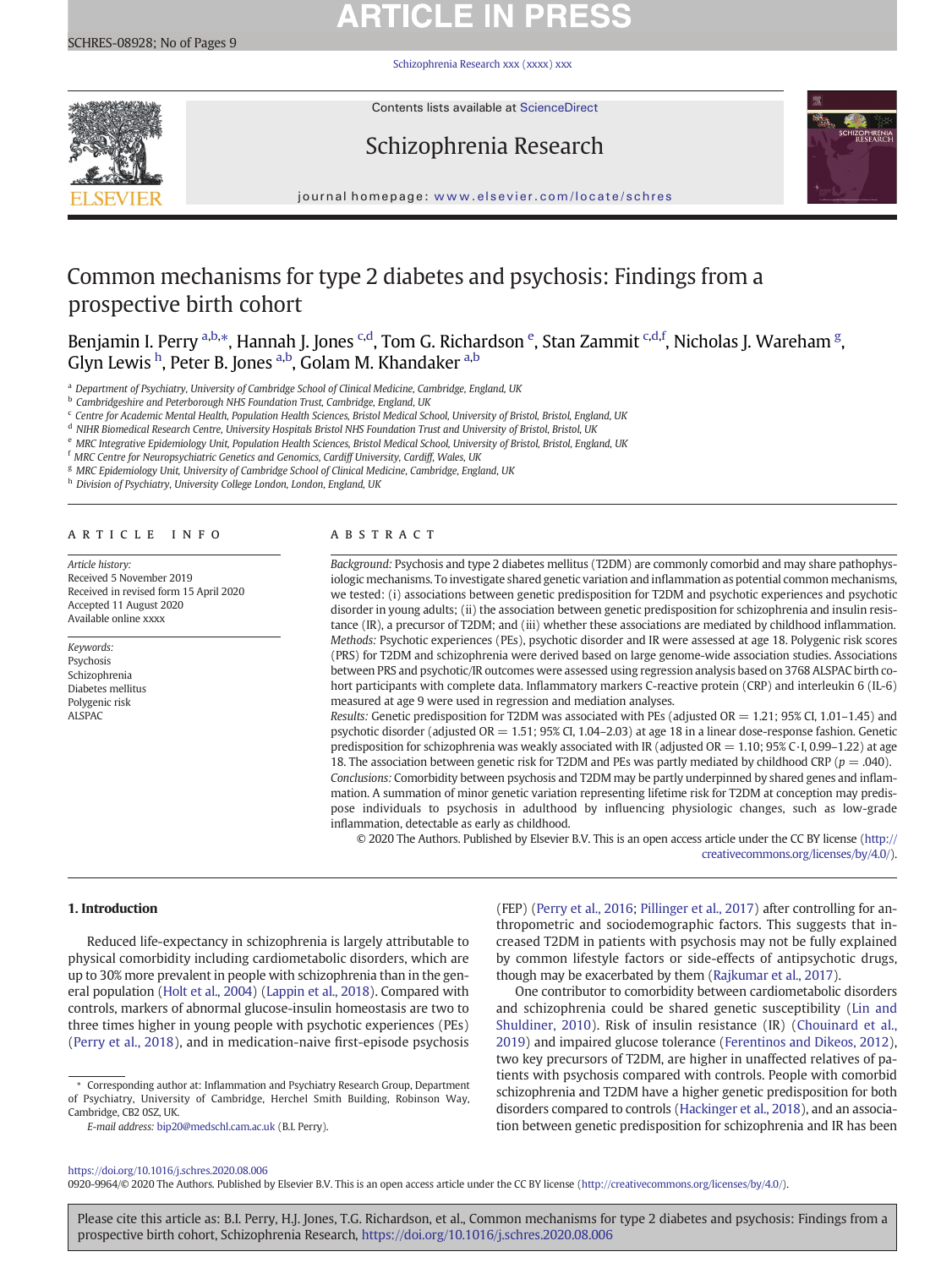reported in a clinical sample ([Tomasik et al., 2019\)](#page-7-0). Conversely, a relatively small study found no evidence of an association between genetic risk for T2DM and psychosis ([Padmanabhan et al., 2016](#page-7-0)), and previous research using linkage-disequilibrium (LD) score regression found limited evidence for a genetic correlation between schizophrenia and T2DM [\(Bulik-Sullivan et al., 2015\)](#page-6-0). However, a key feature of existing studies is that they are based on adult cases of established schizophrenia or T2DM or rely on blood measurements taken in adulthood, so confounding by cumulative effects of lifestyle and other factors is possible [\(Reinikainen et al., 2015](#page-7-0)). Population-based prospective studies have identified early markers of disease risk associated with T2DM and schizophrenia. For instance, PEs in adolescence or young adulthood are associated with risk of schizophrenia in adulthood [\(Poulton et al.,](#page-7-0) [2000](#page-7-0); [Zammit et al., 2013](#page-8-0)), and IR is a precursor of T2DM ([Martin](#page-7-0) [et al., 1992](#page-7-0)). To our knowledge, no studies have examined whether genetic predispositions for T2DM or schizophrenia are associated with, respectively, PEs or IR, in young adulthood. Demonstrating such associations with early markers of illness in young adults with lessened effects of cumulative lifestyle confounding would be consistent with the idea that shared genetic variation is a common mechanism for comorbid T2DM and schizophrenia.

Although existing studies provide some evidence for a shared genetic basis for T2DM and schizophrenia, underlying pathophysiologic mechanisms remain unclear. Low-grade inflammation may be one such mechanism, which has been reported to be associated with IR [\(Festa et al., 2000\)](#page-6-0), T2DM ([Pradhan et al., 2001\)](#page-7-0) and psychosis [\(Upthegrove et al., 2014](#page-8-0)). Population-based longitudinal studies report that higher levels of circulating inflammatory markers at baseline are associated with risks of psychosis and abnormal glucose-insulin homeostasis subsequently at follow-up [\(Khandaker et al., 2014;](#page-7-0) [Perry et al.,](#page-7-0) [2018\)](#page-7-0). Mendelian randomisation (MR) studies have reported associations of genetic variants regulating inflammatory biomarkers such as interleukin-6 (IL-6) with schizophrenia [\(Hartwig et al., 2017\)](#page-6-0), suggesting that inflammation may be associated with schizophrenia beyond any effects of confounding. Inflammation has also been implicated in the pathogenesis of IR and T2DM ([Pradhan et al., 2001\)](#page-7-0).

We examined whether shared genetic variation and inflammation could be common mechanisms for T2DM and psychosis using prospective, population-based data from the ALSPAC birth cohort. We tested whether: (i) genetic predisposition for T2DM is associated with risk of PEs and psychotic disorder at age 18; (ii) genetic predisposition for schizophrenia is associated with IR at age 18; (iii) whether these associations are mediated by CRP or IL-6 levels measured in childhood at age 9.

# 2. Methods

## 2.1. Description of cohort and sample selection

The ALSPAC birth cohort [\(Boyd et al., 2013](#page-6-0); [Fraser et al., 2013](#page-6-0)) comprises 14,062 live births from mothers residing in former County Avon in Southwest England, with expected dates of delivery between April 1991 and December 1992 ([http://www.bristol.ac.uk/alspac/](http://www.bristol.ac.uk/alspac/researchers/our-data/) [researchers/our-data/\)](http://www.bristol.ac.uk/alspac/researchers/our-data/). The study received ethics approval from the ALSPAC Ethics and Law Committee and local research ethics committees. All participants provided written or implied informed consent. In total, 7977 participants had genotyping data, 3768 participants had data on both genotyping and psychosis outcomes, and 2344 participants had data on genotyping and IR (Supplementary Fig. 1). Our analysis was conducted on participants without missing data for the covariates or outcomes of interest.

# 2.2. Assessment of psychotic outcomes at age 18

### 2.2.1. Psychotic experiences (PEs)

PEs were identified through the face-to-face, semi-structured Psychosis-Like Symptom Interview (PLIKSi) conducted by trained psychology graduates. The PLIKSi comprised of an introductory set of questions on unusual experiences, and then 12 'core' questions eliciting key symptoms covering the three main domains of positive psychotic symptoms: hallucinations (visual and auditory); delusions (delusions of being spied on, persecution, thoughts being read, reference, control, grandiose ability and other unspecified delusions); and symptoms of thought interference (thought broadcasting, insertion and withdrawal). For these 12 core items, 7 stem questions were derived from the Diagnostic Interview Schedule for Children–IV (DISC–IV) and 5 stems from section 17–19 of the Schedules for Clinical Assessment in Neuropsychiatry version 2.0 (SCAN 2.0). After cross-questioning, interviewers rated PEs as not present, suspected, or definitely present. Interviewers rated down (i.e. suspected rather than definite, or none rather than suspected) if unsure. For suspected or definite PEs, interviewers also recorded the frequency; effects on social/educational/ occupational function; help seeking; and attributions including fever, hypnopompic/ hypnogogic state, or illicit drugs. For interrater reliability, the interviewers recorded audio interviews at three time points, approximately 6 months apart, across the clinic duration (75 interviews in total). The average kappa value of PEs was 0.83, with no evidence of differences across time. Test-retest reliability was assessed using 162 individuals reinterviewed after approximately 47 days (kappa  $= 0.76$ , SE  $=$ 0.078), 46 of whom were reinterviewed by the same interviewer (kappa  $= 0.86$ , SE  $= 0.136$ ). Our primary outcome was presence of definite PEs, referring to at least one definite PE since age 12; the comparator group was suspected/no PEs. Our outcome is reflective of 6-year period prevalence of definite PEs. From the total number of participants with definite PEs at 18y (230, 4.9%), 80 participants (45.3%) had suffered definite PEs at least once in the month preceding assessment. From the total sample of participants reporting definite PEs, 146 participants (63.5%) reported auditory hallucinations, 63 participants (28.2%) reported any delusion, and 22 participants (9.9%) reported thought disturbance. See Supplementary Table 1 for full frequency data, Supplementary Table 2 for information on timing of onset of PEs, and the main reporting study for further information [\(Zammit et al., 2013\)](#page-8-0).

# 2.2.2. Psychotic disorder

Psychotic disorder was defined [\(Zammit et al., 2013](#page-8-0)) as the presence of PEs when symptoms were not attributable to fever/sleep/drugs, had occurred at least once per month over the previous 6 months, and caused significant distress resulting in either help-seeking from a professional source (general practitioner, counsellor, mental health team), or significantly disrupted social/occupational function. From the total ALSPAC sample who underwent the PLIKSi, 46 participants (1.0%) met criteria for psychotic disorder. We included psychotic disorder as a secondary outcome due to its lower prevalence in the study sample.

## 2.3. Assessment for a T2DM-risk outcome at age 18

### 2.3.1. Insulin resistance

IR was calculated as a binary variable based on fasting plasma glucose and insulin levels at age 18, using the well-validated homeostasis model assessment (HOMA) method ([Matthews et al., 1985](#page-7-0)). There is no consensus-agreed cut-off for clinical IR in the literature since levels can vary between populations [\(Wallace et al., 2004\)](#page-8-0). Therefore, we used the 75th centiles of the study population to define IR. The 75th centile cut-off has been used in previous research [\(Cediel et al., 2016](#page-6-0); [Geloneze et al., 2006;](#page-6-0) [Hedblad et al., 2000](#page-6-0); [Marques-Vidal et al.,](#page-7-0) [2002\)](#page-7-0). The 75th centile in our study population was 2.15.

# 2.4. Assessment for polygenic risk scores for T2DM and schizophrenia

From the ALSPAC cohort, 8812 participants were genotyped using the Illumina HumanHap550 quad genome-wide SNP genotyping platform by 23andMe subcontracted to the Wellcome Trust Sanger Institute, Cambridge, UK and the Laboratory Corporation of America, Burlington,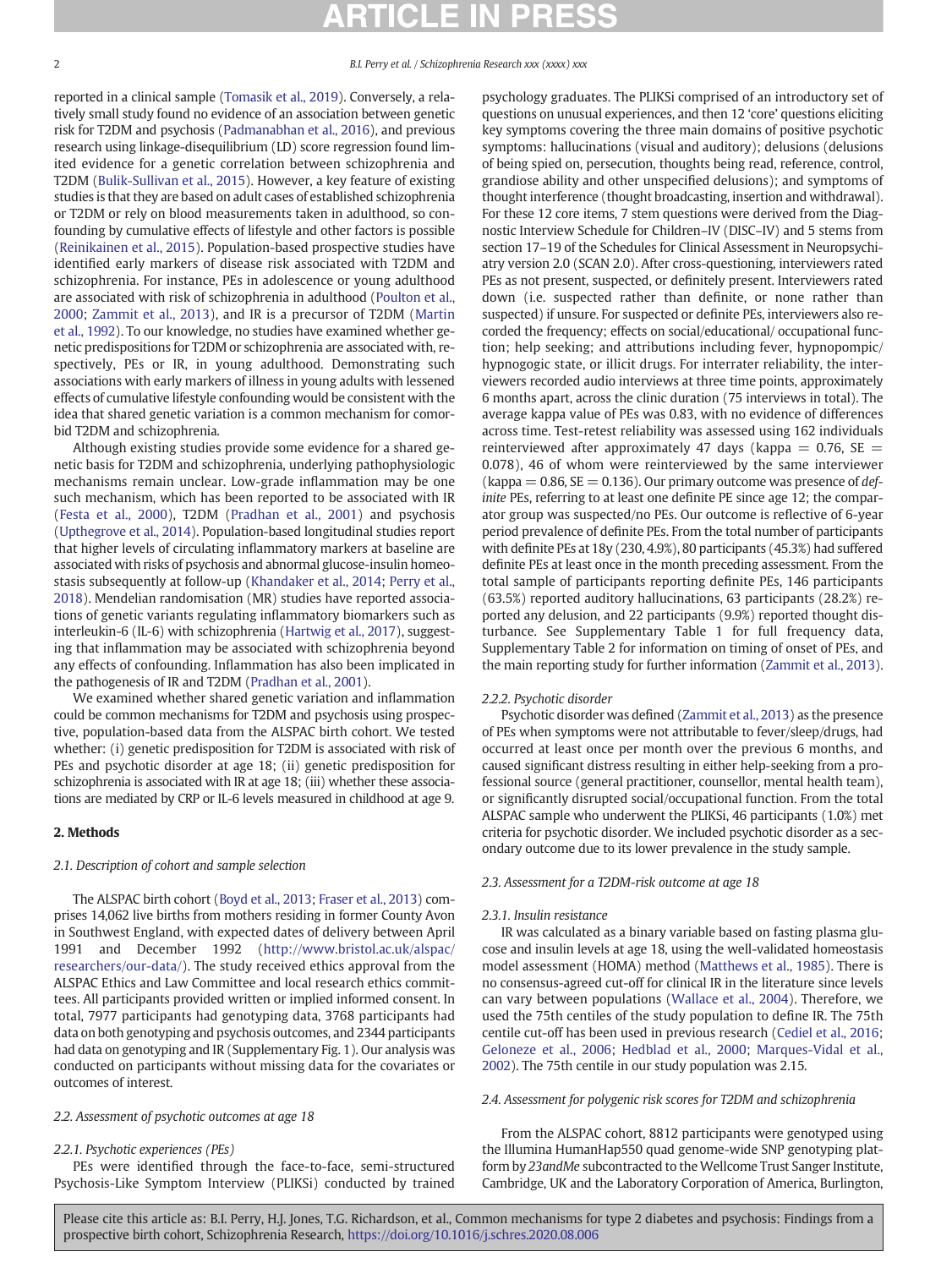NC, USA. Following quality control assessment and imputation, and restricting to 1 young person per family, genetic data was available for 7977 ALSPAC individuals. See Supplementary Methods for further information.

Polygenic risk scores (PRS) for schizophrenia and T2DM were constructed for all 7977 participants with genotype data, using training sets based on the second Psychiatric Genomics Consortium (PGC) Schizophrenia GWAS ([Schizophrenia Working Group of the](#page-7-0) [Psychiatric Genomics Consortium, 2014\)](#page-7-0) and a large T2DM GWAS [\(Mahajan et al., 2014\)](#page-7-0), respectively. Both GWAS analyses adjusted for principal components to reduce the impact of population stratification [\(Price et al., 2006](#page-7-0)). PRS were calculated using the PLINK (v1.9) [\(Chang](#page-6-0) [et al., 2015](#page-6-0); [Purcell et al., 2007](#page-7-0)) 'score' command following the methodology described by the International Schizophrenia Consortium (ISC) [\(Purcell et al., 2009](#page-7-0)). Prior to construction of scores, single nucleotide polymorphisms (SNPs) were removed from the analysis if they had a minor allele frequency less than 0.01, an imputation quality less than 0.8 or if there was allelic mismatch between samples (see Supplementary methods for details). Due to the presence of strand differences between ALSPAC and the T2DM GWAS, and lack of allele frequency information in the T2DM summary statistics, palindromic SNPs were also removed prior to construction of the T2DM PRS. Because of the high linkage disequilibrium (LD) within the extended major histocompatibility complex (MHC; chromosome 6: 25-34 Mb) only a single SNP was included to represent this region. SNPs were pruned for LD using the PLINK 'clump' command to remove SNPs in LD ( $r^2 > 0.25$ ) with a more significant SNP in the training set. Windows of 500 kb were used to assess inter-SNP LD for pruning.

For the primary analysis, PRS were constructed using a list of SNPs with the optimal p-value thresholds to capture phenotypic variance defined by both GWAS individually ( $p$  ≤ 10<sup>-5</sup> for T2DM ([Mahajan et al.,](#page-7-0) [2014](#page-7-0)) and  $p \leq 0.05$  for schizophrenia ([Schizophrenia Working Group of](#page-7-0) [the Psychiatric Genomics Consortium, 2014\)](#page-7-0)). Scores were weighted by the logarithm of the odds ratio (OR) for schizophrenia or T2DM reported by the GWAS training sets, for the schizophrenia and T2DM PRS, respectively. 10 Principal components (PCs) were generated using unrelated individuals (IBS < 0.05) and independent SNPs (with long range LD regions removed) using the `– pca` command in PLINK1.90. All PRS analyses were adjusted for the 10 PCs to reduce the risk of population stratification. Two PRS measures were calculated for T2DM; the first including all SNPs associated with T2DM, and the second after excluding a SNP located in the FTO gene region, which is widely understood to be associated with T2DM only through its influence on body mass index (BMI) variation [\(Frayling et al., 2007](#page-6-0)); the latter was used in sensitivity analysis. Additionally, since the optimal pvalue thresholds of both PRS scores differed, we conducted sensitivity analyses to examine PRS-outcome associations using a range of pvalue thresholds from  $p = .5$  to genome-wide significance  $(p < 5 \times 10^{-8}).$ 

# 2.5. Assessment of inflammatory markers at age 9

Data on two inflammatory markers at age 9 years (IL-6 and CRP) were available in ALSPAC, for 5076 and 5086 participants respectively. Blood samples were collected at non-fasting state. Please see supplementary methods for further information.

## 2.6. Assessment of potential confounders

We included sex (categorical), ethnicity (binary caucasian/noncaucasian due to the predominantly caucasian sample), social class (categorical) and BMI at age 18 years (continuous). We excluded participants with hsCRP levels >10 mg/L to minimize potential bias from recent/ongoing infection or chronic inflammatory disease.

# 2.7. Statistical analysis

We examined the distribution of PRS-T2DM and PRS-schizophrenia using the Shapiro-Wilk test for normality, and from visual inspection of Q-Q plots. The distributions were  $p > 0.05$  and appeared normally distributed. Both PRS variables were standardized (Z-transformed).

## 2.7.1. Association between PRS and outcomes at age 18

We conducted logistic regression analyses to examine the association between PRS-T2DM and risks for PEs and psychotic disorder, and PRS-schizophrenia and IR at age 18. The odds ratios (OR) and 95% confidence intervals (95% C.I.) indicate increase in risk per standard deviation (SD) increase in PRS. Regression models were adjusted for sex, ethnicity, social class, and BMI. p-values for adjusted regression models in our primary analysis were corrected for multiple testing per the three outcomes we included (definite PEs, psychotic disorder and IR) using the Holm-Bonferroni method ([Holland and Copenhaver, 1987\)](#page-6-0). We used the p.adjust() command in R [\(R Core Team, 2017\)](#page-7-0) to perform adjustments. In results tables, we present the original unadjusted pvalues alongside Holm-Bonferroni adjusted p-values. To test for linearity of associations, we included a quadratic term (PRS<sup>2</sup>) in the logistic regression models.

# 2.7.2. Association between PRS scores and childhood inflammatory markers at age 9 years

We used linear regression analyses to test associations of PRS for T2DM or schizophrenia, separately, with IL-6 and CRP levels at age 9 years (Z-transformed values), before and after adjustments for potential confounders listed above.

### 2.7.3. Mediation by childhood CRP

We performed mediation analyses to examine whether any evident associations may be mediated by childhood CRP levels. We calculated direct and indirect effects between exposure (PRS-T2DM or PRSschizophrenia) and outcome (e.g., PEs or IR) taking into account the mediator variable (e.g., CRP). Evidence of an indirect effect is consistent with mediation. The indirect effect was bootstrapped using 5000 iterations to determine the 95% CIs. Mediation analysis was performed using the PROCESS macro V3.1 for IBM SPSS 24.0 ([http://www.](http://www.afhayes.com) [afhayes.com](http://www.afhayes.com)).

## 2.8. Missing data

We assessed the potential impact of missing data by comparing mean PRS score between the analytic sample and participants with missing data for psychosis and IR outcomes, using separate variance ttests. We also performed logistic regression analysis to determine sociodemographic and other predictors (sex, ethnicity, BMI and social class) of missing data.

# 3. Results

### 3.1. Baseline characteristics of sample

Of the 3768 participants with data on PRS-T2DM and psychotic outcomes, 283 met the criteria for suspected/definite PEs (7.5%), 183 for definite PEs (5.1%), 29 (0.7%) for psychotic disorder at age 18 [\(Table 1](#page-3-0)). Of the 2344 participants with data on PRS-schizophrenia and IR, 173 met the criteria for IR at age 18 (7.3%).

# 3.2. Association between genetic predisposition for T2DM and psychotic outcomes at age 18

The prevalence of psychotic outcomes at age 18 years was higher for participants in the top third of PRS-T2DM distribution compared with those in the bottom third [\(Fig. 1\)](#page-3-0). PRS-T2DM was associated with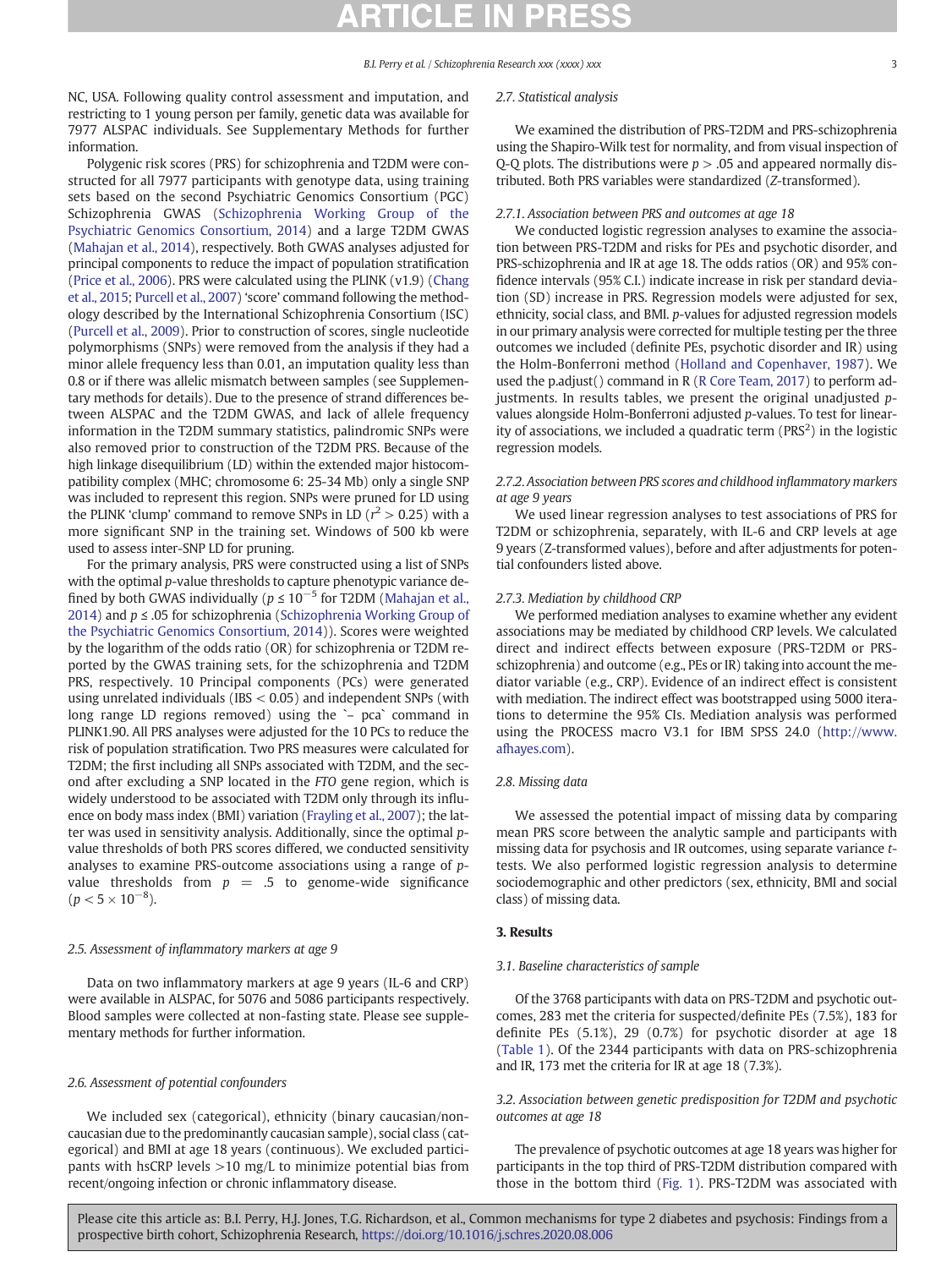### <span id="page-3-0"></span>Table 1 Baseline characteristics of sample.

| Characteristic, $n$ (%) unless otherwise stated    | All sample   | Definite PEs | Psychotic disorder | No/suspected PEs |
|----------------------------------------------------|--------------|--------------|--------------------|------------------|
| Male sex                                           | 1846 (49)    | 71 (38)      | 7(15)              | 1775 (49)        |
| White British ethnicity                            | 3692 (98)    | 179 (98)     | 39 (95)            | 3513 (98)        |
| Social class                                       |              |              |                    |                  |
| 1 & II                                             | 1582 (42)    | 62(35)       | 5(16)              | 1456 (40)        |
| III - non manual & manual                          | 1616(43)     | 75 (43)      | 15(48)             | 1630 (44)        |
| <b>IV &amp; V</b>                                  | 565(15)      | 38(22)       | 11 (36)            | 583 (16)         |
| BMI ( $\text{kg/m}^2$ ) at 18 years, mean (SD)     | 22.71 (3.76) | 23.37 (4.49) | 22.73 (4.26)       | 22.60 (3.71)     |
| HOMA at 18 years, mean (SD)                        | 0.92(0.73)   | 1.03(0.75)   | 1.28(1.00)         | 0.92(0.73)       |
| Insulin resistance                                 | 251(8)       | 25(17)       | 7(20)              | 209(7)           |
| Current smoking                                    | 220(7)       | 22(15)       | 5(18)              | 188(7)           |
| CRP (mg/L) at 9 years, mean (SD)                   | 0.68(2.52)   | 0.72(2.61)   | 0.75(1.33)         | 0.67(2.49)       |
| PEs attributed to sleep/fever/drugs <sup>a</sup>   | N/A          | 31(0.7)      | 7(0.1)             | 27(0.6)          |
| Help-seeking from professional source <sup>a</sup> | N/A          | 55(24)       | 41(51.9)           | 6(3)             |

Information based on total ALSPAC sample.

Recorded from [Zammit et al. \(2013\).](#page-8-0)

definite PEs (adjusted  $OR = 1.21$ ; 95% CI, 1.01–1.45 per SD increase in PRS-T2DM) and psychotic disorder (adjusted  $OR = 1.51$ ; 95% CI, 1.04–2.05 per SD increase in PRS-T2DM) at age 18 years after controlling for sex, ethnicity, social class and BMI [\(Table 2\)](#page-4-0). Quadratic terms for PRS-T2DM in these regression models were non-significant suggesting no evidence for departure from linearity (all  $p > .05$ ). The results for sensitivity analyses using PRS-T2DM score excluding a SNP in the FTO gene region were similar (Supplementary Table 3).

# 3.3. Association between genetic predisposition for schizophrenia and IR at age 18

There was weaker evidence for an association between PRSschizophrenia and IR at age 18 (adjusted  $OR = 1.10$ ; 95% CI, 0.99–1.22 per SD increase in PRS-schizophrenia) after controlling for sex, ethnicity, social class and BMI. The quadratic term for PRS-schizophrenia was non-significant suggesting no evidence for departure from linearity  $(p > .05)$ .

# 3.4. Associations between PRS scores and inflammatory markers at age 9

Data on both PRS scores and serum IL-6 and CRP levels were available for 2180 and 2176 participants respectively. After adjustments for sex, ethnicity, social class and BMI, PRS-T2DM was associated with CRP ( $\beta = 0.03$ ; 95% CI, 0.01–0.08, p = .040), but not with IL-6 ( $\beta =$ 0.01; 95% CI,  $-0.02-0.05$ ,  $p = .082$ ). There was also trend level evidence



for an association between PRS-schizophrenia and CRP ( $\beta = 0.05$ ; 95% CI,  $-0.01-0.10$ ,  $p = .061$ ) but not with IL-6 ( $\beta = 0.01$ ; 95% CI,  $-0.04 0.09, p = .670$ ).

3.5. Mediating effect of childhood CRP levels on the associations of PRS scores with psychotic outcomes or IR

Based on 1955 participants with data on PRS-T2DM, CRP levels at age 9 and PEs at age 18, CRP at age 9 partially mediated the association between PRS-T2DM and definite PEs at age 18. There was evidence of an indirect effect indicative of mediation; the coefficients were 0.28; 95% CI, 0.07-0.45,  $p = .044$  for direct effect; co-efficient = 0.05; 95% CI 0.02–0.12,  $p = 0.040$  for indirect effect. Since IL-6 levels at age 9 years were not associated with PRS-T2DM, we did not perform mediation analysis using IL-6. There was no evidence for a mediating effect of CRP on the association between PRS-schizophrenia and IR at age 18; the coefficients were 0.14; 95% CI,  $-0.06-0.34$ ,  $p = .756$  for direct effect; co-efficient = 0.01; 95% CI, -0.01-0.03,  $p = .180$  for indirect effect.

# 3.6. Results for sensitivity analysis using different P-value thresholds for PRS

 $\, {\bf B}$  $1.4$  $1.2$  $(%)$ Psychotic Disorder  $0.8$  $0.6$  $0.4$  $0.2$  $\Omega$ Bottom Middle Top PRS Tertile

# Fig. 1. Prevalence of psychotic experiences and psychotic disorder at age 18 per tertile of PRS-T2DM.

Please cite this article as: B.I. Perry, H.J. Jones, T.G. Richardson, et al., Common mechanisms for type 2 diabetes and psychosis: Findings from a prospective birth cohort, Schizophrenia Research, <https://doi.org/10.1016/j.schres.2020.08.006>

[Fig. 2](#page-4-0) presents the associations between PRS-T2DM and PEs alongside the associations between PRS-schizophrenia and IR, at different PRS p-value thresholds. The point estimates for the PRS-T2DM-PEs associations were  $>1$  for all p-value thresholds, though the strength of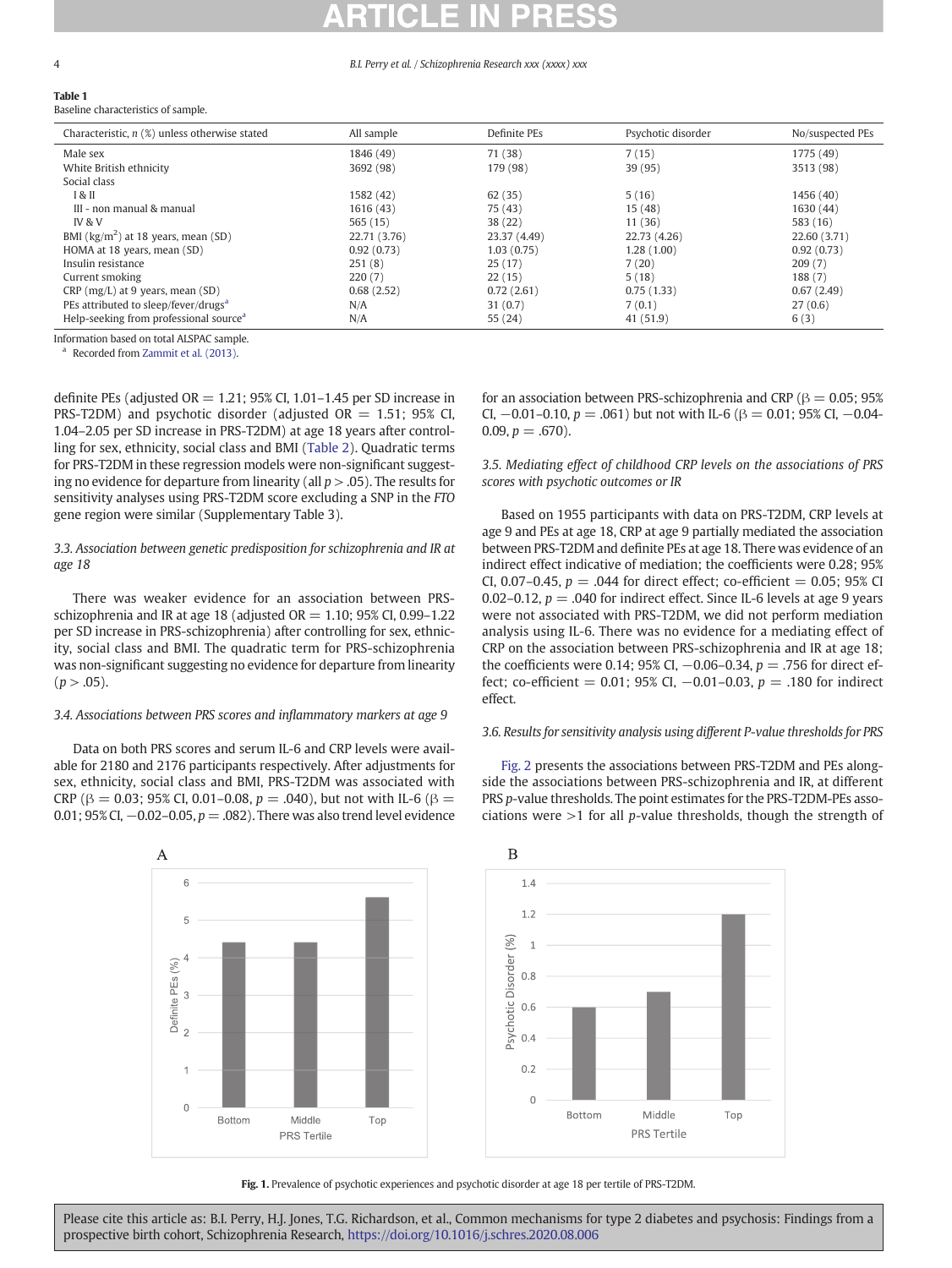### <span id="page-4-0"></span>Table 2

Odds ratios (95% CI) for outcomes at age 18 per SD increase in polygenic risk score for T2DM or schizophrenia.

| Outcome/risk factor            | Sample | OR (95% C.I.)           |                                                                | <i>p</i> -value | Corrected $p$ -value <sup>c</sup> |
|--------------------------------|--------|-------------------------|----------------------------------------------------------------|-----------------|-----------------------------------|
|                                |        | Unadjusted <sup>a</sup> | Adjusted for sex, ethnicity, social class and BMI <sup>b</sup> |                 |                                   |
| Definite PEs<br>PRS-T2DM       | 3768   | $1.15(0.99 - 1.34)$     | $1.21(1.01-1.45)$                                              | 0.027           | 0.054                             |
| Psychotic disorder<br>PRS-T2DM | 3768   | $1.42(1.00-1.96)$       | 1.51 (1.04–2.05)                                               | 0.016           | $0.048$ <sup>*</sup>              |
| Insulin resistance<br>PRS-SCZ  | 2344   | $1.16(1.04-1.32)$       | 1.10 (0.99-1.22)                                               | 0.089           | 0.089                             |

<sup>a</sup> Unadjusted analysis adjusted for 10 principal components only.<br> $\frac{b}{2}$  September for a diuted analysis included 2070 pertinizents for an

<sup>b</sup> Samples for adjusted analysis included 3070 participants for psychotic outcomes and 1970 participants for insulin resistance outcome.

 $\frac{c}{\hbar}$  p-value corrected from adjusted analysis using Holm-Bonferroni method.

⁎ Evidence surpasses Holm-Bonferroni threshold.

association weakened at more stringent p-value thresholds. A similar pattern was observed for the PRS-schizophrenia-IR association, where the evidence for a positive association attenuated at p-value thresholds more stringent than  $1.00 \times 10^{-4}$ .

# 3.7. Missing data

Fifty-three percent of participants with data on PRS-T2DM had psychotic outcomes data missing, and 71% of participants with PRSschizophrenia had IR outcome data missing (Supplementary Fig. 1). Compared with the analytic sample, the missing sample had higher mean PRS-schizophrenia but lower PRS-T2DM scores (Supplementary Table 4). Male sex, lower social class and higher BMI predicted missing data for psychotic outcomes, and non-white ethnicity was associated with having missing data for IR (Supplementary Table 5).

### 4. Discussion

## 4.1. Main findings and comparisons with the literature

Using prospective birth cohort data, we report that genetic predisposition for T2DM is associated with psychotic outcomes at age 18 in a linear fashion. The PRS-T2DM findings were consistent using two genetic scores; one with and one without a SNP at the FTO locus, which is understood to be related to BMI ([Frayling et al., 2007\)](#page-6-0). Additionally, there was evidence for a dose-response pattern in the association between PRS-T2DM and psychotic outcomes; the effect size was strongest for psychotic disorder, which is a more clinically relevant outcome than PEs. We also report some evidence, albeit slightly weaker, for an association between genetic predisposition for schizophrenia and IR at age 18. However, the sample of participants with missing data had higher mean PRS-schizophrenia scores than included participants, thus missing data may help to at least partly explain the weaker evidence. Nonetheless, our findings provide some evidence that the comorbidity between T2DM and schizophrenia arises partly due to shared genetic factors.

The point estimates across various p-value thresholds for T2DM and schizophrenia were similar in both combinations of genotypephenotype analysis, though in both cases at more stringent p-value thresholds, the evidence of association weakened. This weakening effect is consistent with a previous study examining the association between PRS-schizophrenia and adolescent psychopathology ([Jones et al.,](#page-6-0) [2016\)](#page-6-0), which also reported that PRS-schizophrenia was associated with attrition. Therefore, type II statistical error may be one explanation for the weaker associations between PRS-schizophrenia and IR.

Our results are in line with one previous study in a relatively large sample, which found that people with comorbid schizophrenia and T2DM have a higher genetic predisposition to both disorders compared to controls ([Hackinger et al., 2018](#page-6-0)), and another recent report of an association between PRS for schizophrenia and IR in a clinical sample of people with schizophrenia [\(Tomasik et al., 2019\)](#page-7-0). Another study found evidence for a genetic overlap between schizophrenia and both triglycerides and HDL [\(Andreassen et al., 2013\)](#page-6-0), which are cardiometabolic indices known to be tightly linked with an insulin resistance phenotype [\(Laws and Reaven, 1992\)](#page-7-0), alongside other cardiometabolic factors including systolic blood pressure, BMI and waist: hip ratio. One previous study however found no evidence for an association between PRS-T2DM and schizophrenia [\(Padmanabhan et al., 2016\)](#page-7-0), though the latter



Fig. 2. Association between PRS score and outcome at age 18 years at different PRS P-value thresholds.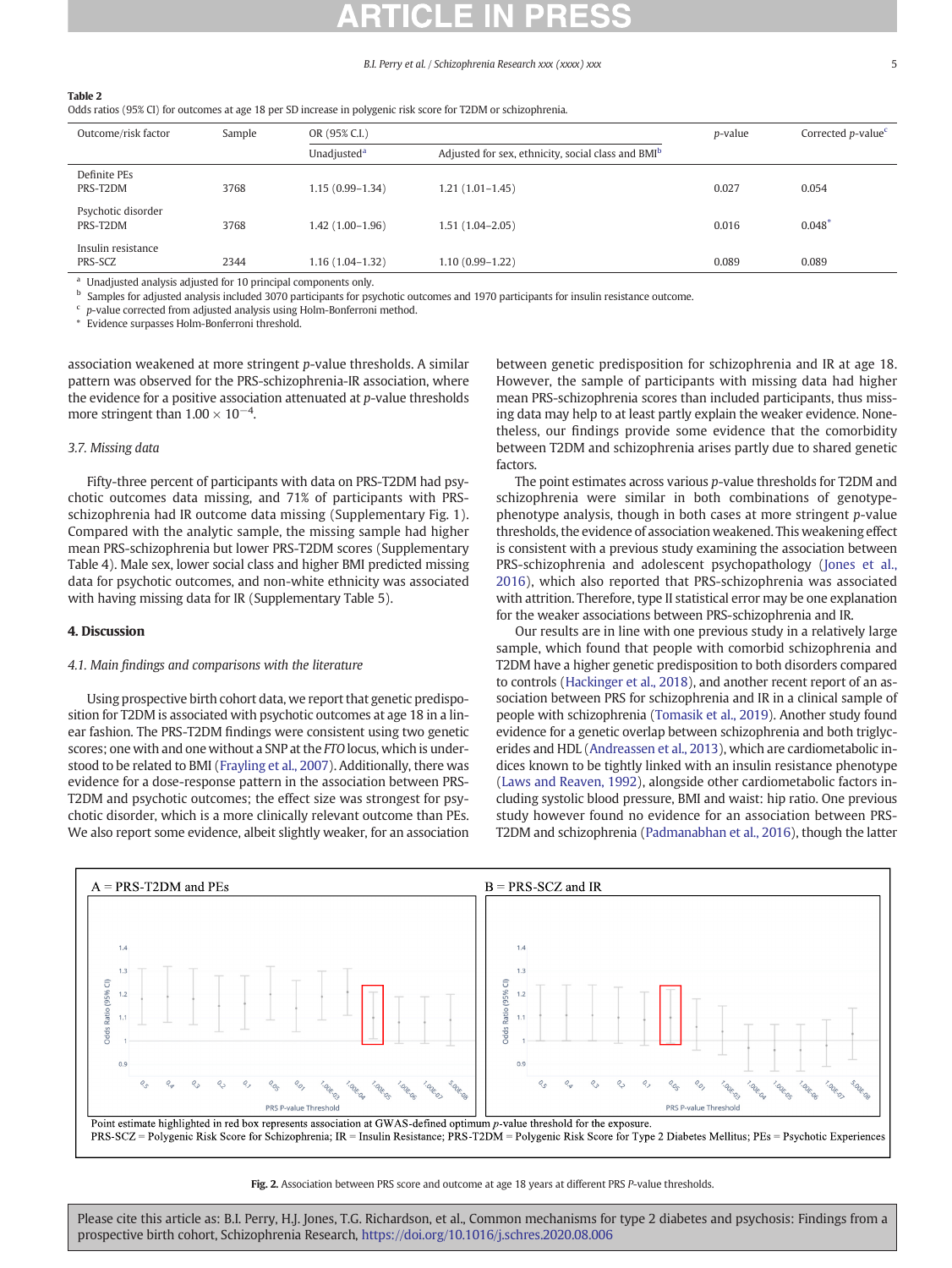study featured a much smaller sample size than in our study and may therefore have been underpowered to detect a difference. Another study using LD-score regression ([Bulik-Sullivan et al., 2015\)](#page-6-0) found limited evidence for a genetic correlation between schizophrenia and T2DM, though the latter study was based on older and less-powered GWAS for both disorders. However, the same study did find some evidence for genetic correlation between schizophrenia and BMI, and, another recent study provides some evidence for shared genetic loci between BMI and mental disorders including schizophrenia ([Bahrami](#page-6-0) [et al., 2020\)](#page-6-0). In future, genetic studies may seek to examine the association between PRS scores for other cardiometabolic traits in their association with schizophrenia and other mental disorders.

It is also possible that genetic-risk for T2DM or schizophrenia may increase the risk of both disorders via pleiotropic mechanisms. This may help to explain the differences in our results compared with genetic correlation analyses [\(Bulik-Sullivan et al., 2015](#page-6-0)). For example, it is possible that genetic-risk for schizophrenia may predispose to adverse experiences in childhood, which could in t urn influence inflammation [\(Slopen et al., 2013\)](#page-7-0). We found some evidence for the association of childhood CRP levels with both PRS-T2DM and PRS-schizophrenia. However, we did not find an association with IL-6. This is perhaps unexpected since IL-6 stimulates the production of CRP [\(Calabro et al., 2003\)](#page-6-0), and is associated with both psychotic outcomes [\(Khandaker et al., 2014\)](#page-7-0) and IR [\(Kim et al., 2009\)](#page-7-0). However, it is also possible that genetic predisposition for T2DM or schizophrenia influences CRP via mechanisms other than IL-6. CRP has been shown to play an active role in hepatic insulin resistance, at least partly through impairment in insulin signalling, independent of IL-6 ([Xi et al., 2011](#page-8-0)). Interestingly, CRP has shown to be protective of schizophrenia in MR studies [\(Hartwig et al., 2017](#page-6-0)), however, the GWAS studies included in previous MR research measured phenotypic markers in adults. We used CRP measured in childhood, which may be reflective of a distinct biological environment.

We report some evidence that genetic predisposition for T2DM may influence risk of psychosis in early-adulthood by increasing inflammation in childhood, but the magnitude of this mediating effect was small, suggesting that other mechanisms are likely to be involved. On the other hand, we found no evidence that childhood IL-6/CRP mediated the association between genetic predisposition for schizophrenia and IR. The mediating effect of inflammation for the outcome of PEs is consistent with previous research reporting an association between genetic risk for schizophrenia and immune-related disorders ([Stringer et al.,](#page-7-0) [2014;](#page-7-0) [Tylee et al., 2018\)](#page-7-0). However, due to the relatively small number of participants with psychotic disorder in our sample and associated lack of power, we were unable to consider testing psychotic disorder in mediation analyses. Future longitudinal research conducted on larger samples of participants may seek to perform a mediation analysis of CRP between PRS-T2DM and more clinically relevant psychotic outcomes.

Other mediators for PRS-T2DM and psychotic outcomes may include non-immune mechanisms such as pleotropic genes affecting distinct biological pathways relevant for each condition. For example, a study examining the genetic overlap between T2DM and schizophrenia highlighted, among others, PROX1 as a potentially pleiotropic locus [\(Hackinger et al., 2018\)](#page-6-0). PROX1 acts both as a transcriptional activator and repressor. It has been implicated in murine beta-cell development as well as in neurogenesis in humans [\(Holzmann et al., 2015](#page-6-0)). Due to the relatively small number of participants with psychotic disorder in our sample and associated lack of power, we were unable to consider testing psychotic disorder in mediation analyses. Future longitudinal research conducted on larger samples of participants may seek to perform a mediation analysis of CRP between PRS-T2DM and more clinically relevant psychotic outcomes.

# 4.2. Strengths and limitations

In this study, we have examined the influence of genetic predispositions for T2DM and schizophrenia on, respectively, psychosis-risk and T2DM-risk using a prospective birth cohort. We provide some evidence that a genetic basis may explain at least part of the variance of the commonly observed comorbidity between the two phenotypes. In addition, we have used childhood inflammatory marker data to test potential mediating effects of inflammation for these associations. Since our exposures were genetic risk, the potential for confounding by environmental and lifestyle factors is limited. However, it is well known that certain antipsychotic medications can have adverse effects on glycaemic indices ([Leucht et al., 2013](#page-7-0)). At present, ALSPAC does not have treatment record linkage and we were thus unable to adjust for antipsychotic treatment. This may have impacted our results for the analyses examining PRS-schizophrenia and IR. We were able to control for potential confounding effects of sex, BMI, social class and for inflammatory disease. Regarding ethnicity, participants of non-European genetic ancestry were removed at the stage of genotyping analysis. We also adjusted our regression analyses for ethnicity, since ethnicity is significantly associated with T2DM-risk [\(Oldroyd et al., 2005](#page-7-0)). We further adjusted for PCs [\(Price et al., 2006\)](#page-7-0) in our PRS analyses, to further reduce the risk of population stratification bias. By including PRS for schizophrenia in our analyses, we help to address a common limitation of research conducted on PEs, that they may not adequately capture schizophrenia liability ([Jones et al., 2016\)](#page-6-0); the results of both sets of analyses were consistent. A key limitation is missing data. Over half of the risk set with data on PRS had outcome data missing at follow-up. The missing sample had a higher mean score for PRS-schizophrenia but a lower mean score for PRS-T2DM. Thus, our analyses may underestimate the true association between genetic predisposition for schizophrenia and IR, whilst the opposite might be the case for the association between PRS-T2DM and psychotic outcomes. Furthermore, whilst PEs and psychotic disorder have been shown to reflect an increased risk for psychotic disorders ([Sullivan et al., 2020](#page-7-0); [Zammit](#page-8-0) [et al., 2013](#page-8-0)), and PEs lie on a continuum with clinical psychosis in the general population ([van Os et al., 2009](#page-8-0)), our data do not allow us to determine whether people meet criteria for specific psychotic disorders as classified in DSM or ICD. The transition from PEs to clinical psychosis is low [\(Kaymaz et al., 2012\)](#page-6-0), PEs are also associated with other psychiatric phenotypes such as depressive and anxiety disorders ([Kelleher et al.,](#page-7-0) [2012\)](#page-7-0), and previous research has found no evidence of an association between PRS-schizophrenia and PEs [\(Jones et al., 2016](#page-6-0)). Additionally, since our psychotic outcomes were measured prior to the peak age of onset of clinical psychosis [\(Eranti et al., 2013](#page-6-0)), some participants may not have yet developed psychotic symptoms or disorder. This point also applies to our sample of participants meeting the criteria for IR at age 18, since age 18 may be relatively early for the phenotype to become detectable. This may be a further explanation for the weaker evidence for an association between PRS-schizophrenia and IR at age 18. Whilst we attempted to address these limitations by reversing the genotype and phenotype to more accurately capture schizophrenia/T2DM liability, replication of our methods in an adequately powered clinical (and likely older) sample of people with clinically diagnosed psychotic disorders such as schizophrenia, is necessary. Finally, one-off measurements of inflammatory markers in childhood may not reflect lifelong levels of inflammation. However, measurement error, if non-differential, introduces a bias towards the null, so our results may underestimate the true association between PRS-T2DM and IL-6 and CRP.

Future research may complement our work by employing genomic advances which test a greater proportion of genomic information than solely PRS scores, the latter of which are highly dependent on the power of GWAS studies. Such methods might include colocalization analysis [\(Giambartolomei et al., 2014](#page-6-0)) or locus-level genetic correlation analysis [\(Shi et al., 2017\)](#page-7-0). Such research may build on our own since research conducted using PRS scores may be susceptible to type II error due to the phenomenon of 'missing heritability', which is the difference between the known heritability of a trait compared with the currently identified risk-increasing variants [\(Manolio et al., 2009\)](#page-7-0). It is likely that at least some of the heritability of schizophrenia ([Woo et al.,](#page-8-0)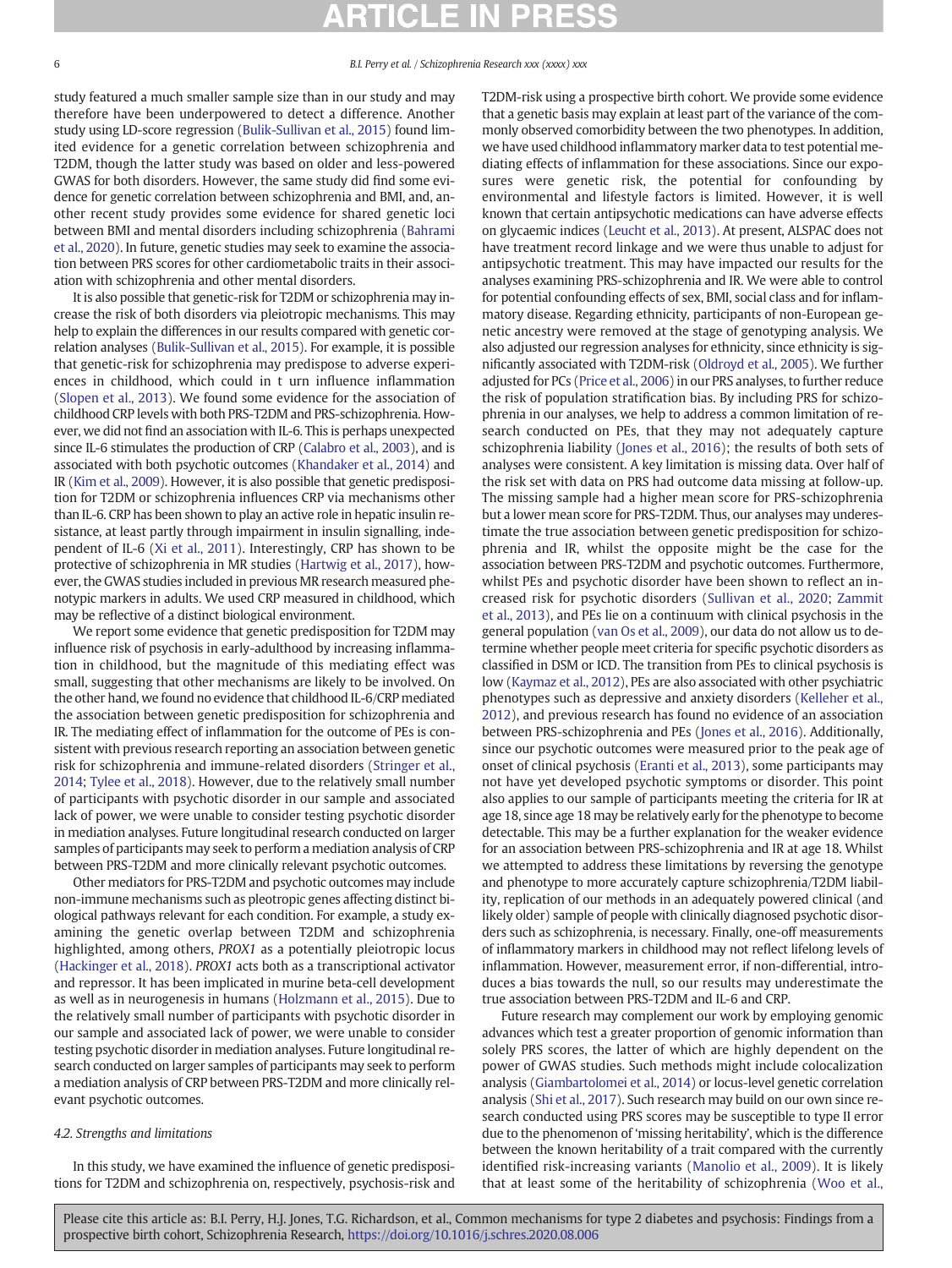<span id="page-6-0"></span>[2017\)](#page-8-0) as well as cardiometabolic disorders [\(Xia et al., 2016\)](#page-8-0) lies in a number of low-frequency, low-effect-size variants which are therefore difficult to detect with current GWAS methods.

# 4.3. Implications

Our work provides some evidence that, limitations notwithstanding, a summation of minor genetic variation representing lifetime risk for T2DM or schizophrenia at conception, may contribute a portion of the variance of the comorbidity of these disorders in adulthood. Furthermore, we report that genetic predisposition for T2DM may increase risk of PEs by influencing physiologic changes, such as low-grade inflammation, detectable as early as childhood. It is well known that some commonly prescribed antipsychotics can cause or worsen cardiometabolic indices ([Leucht et al., 2013](#page-7-0)), even after a relatively short length of exposure [\(Neilsen et al., 2010](#page-7-0)). Therefore, clinicians who look after people with schizophrenia should ascribe detailed attention to the malleable risk factors for cardiometabolic disorders, such as with the promotion of a healthy lifestyle [\(Teasdale et al., 2019](#page-7-0); [Ward](#page-8-0) [et al., 2017\)](#page-8-0), and with careful selection and monitoring of antipsychotic medications. This may help to reduce the excess cardiometabolic illness related morbidity and mortality in people with schizophrenia. In future, similar research may seek to examine the associations between PRS for T2DM and other mental disorders including T2DM and bipolar disorder, both of which are known to have higher rates of cardiometabolic disorders than the general population [\(Martin et al., 2016](#page-7-0)). Such research may also help to test the specificity of the findings in this study.

### Declaration of competing interest

The authors report no competing interests.

### Acknowledgements

The authors are extremely grateful to all the families who took part in this study, the midwives for their help in recruiting them, and the whole ALSPAC team, which includes interviewers, computer and laboratory technicians, clerical workers, research scientists, volunteers, managers, receptionists and nurses.

### Funding body agreements and policies

This report is independent research supported by the National Institute for Health Research (NIHR Doctoral Research Fellowship, BIP, DRF-2018-11-ST2-018). The views expressed in this publication are those of the author(s) and not necessarily those of the NHS, the National Institute for Health Research or the Department of Health and Social Care. GMK acknowledges funding support from the MQ: Transforming Mental Health (Data Science Award; grant code: MQDS17/40), the Wellcome Trust (Intermediate Clinical Fellowship; grant code: 201486/Z/16/Z), and the Medical Research Council (MICA: Mental Health Data Pathfinder; grant code: MC\_PC\_17213). PBJ acknowledges funding from MRC (DPFS), programmatic funding from National Institute for Health Research (RP-PG- 0616- 20003) and support from Collaboration for Leadership in Applied Health Research and Care (CLAHRC) East of England. SZ is supported by the NIHR Biomedical Research Centre at University Hospitals Bristol NHS Foundation Trust and the University of Bristol. TGR is a UKRI Innovation Research Fellow (MR/S003886/1). The UK Medical Research Council and Wellcome Trust (Grant no: 102215/2/13/2) and the University of Bristol provide core support for ALSPAC. A comprehensive list of grants funding is available on the ALSPAC website [\(http://www.bristol.ac.uk/alspac/external/documents/grant-acknowledgements.](http://www.bristol.ac.uk/alspac/external/documents/grant-acknowledgements.pdf/) [pdf/\)](http://www.bristol.ac.uk/alspac/external/documents/grant-acknowledgements.pdf/); this research was specifically funded by The Wellcome Trust (Grant no: 08426812/Z/07/Z). GWAS data was generated by Sample Logistics and Genotyping Facilities at Wellcome Sanger Institute and LabCorp (Laboratory Corporation of America) using support from 23andMe.

### CRediT authorship contribution statement

BIP and GK conceived the study. Analysis was done by BIP, TR and HJJ. BIP wrote the manuscript, with edits suggested by HJJ, TR, SZ, GL, PBJ, NJW, GMK.

# Appendix A. Supplementary data

Supplementary data to this article can be found online at [https://doi.](https://doi.org/10.1016/j.schres.2020.08.006) [org/10.1016/j.schres.2020.08.006.](https://doi.org/10.1016/j.schres.2020.08.006)

## References

- Andreassen, O.A., Djurovic, S., Thompson, W.K., Schork, A.J., Kendler, K.S., O'Donovan, M.C., Rujescu, D., Werge, T., van de Bunt, M., Morris, A.P., McCarthy, M.I., International Consortium for Blood Pressure, G, Diabetes Genetics, R, Meta-analysis, C, Psychiatric Genomics Consortium Schizophrenia Working, G, Roddey, J.C., McEvoy, L.K., Desikan, R.S., Dale, A.M., 2013. [Improved detection of common variants](http://refhub.elsevier.com/S0920-9964(20)30434-5/rf0005) [associated with schizophrenia by leveraging pleiotropy with cardiovascular-disease](http://refhub.elsevier.com/S0920-9964(20)30434-5/rf0005) [risk factors. Am. J. Hum. Genet. 92 \(2\), 197](http://refhub.elsevier.com/S0920-9964(20)30434-5/rf0005)–209.
- Bahrami, S., Steen, N.E., Shadrin, A., O'Connell, K., Frei, O., Bettella, F., Wirgenes, K.V., Krull, F., Fan, C.C., Dale, A.M., Smeland, O.B., Djurovic, S., Andreassen, O.A., 2020. [Shared ge](http://refhub.elsevier.com/S0920-9964(20)30434-5/rf0010)[netic loci between body mass index and major psychiatric disorders: a genome-wide](http://refhub.elsevier.com/S0920-9964(20)30434-5/rf0010) [association study. JAMA Psychiatry 77 \(5\), 503](http://refhub.elsevier.com/S0920-9964(20)30434-5/rf0010)–512.
- Boyd, A., Golding, J., Macleod, J., Lawlor, D.A., Fraser, A., Henderson, J., Molloy, L., Ness, A., Ring, S., Davey Smith, G., 2013. Cohort profile: the '[Children of the 90s](http://refhub.elsevier.com/S0920-9964(20)30434-5/rf0015)'–the index off[spring of the Avon longitudinal study of parents and children. Int. J. Epidemiol. 42 \(1\),](http://refhub.elsevier.com/S0920-9964(20)30434-5/rf0015) [111](http://refhub.elsevier.com/S0920-9964(20)30434-5/rf0015)–127.
- Bulik-Sullivan, B., Finucane, H.K., Anttila, V., Gusev, A., Day, F.R., Loh, P.R., ReproGen, C, Psychiatric Genomics, C, Genetic Consortium for Anorexia Nervosa of the Wellcome Trust Case Control, C, Duncan, L., Perry, J.R., Patterson, N., Robinson, E.B., Daly, M.J., Price, A.L., Neale, B.M., 2015. [An atlas of genetic correlations across human diseases](http://refhub.elsevier.com/S0920-9964(20)30434-5/rf0020) [and traits. Nat. Genet. 47 \(11\), 1236](http://refhub.elsevier.com/S0920-9964(20)30434-5/rf0020)–1241.
- Calabro, P., Willerson, J.T., Yeh, E.T., 2003. Infl[ammatory cytokines stimulated C-reactive](http://refhub.elsevier.com/S0920-9964(20)30434-5/rf0025) [protein production by human coronary artery smooth muscle cells. Circulation 108](http://refhub.elsevier.com/S0920-9964(20)30434-5/rf0025) [\(16\), 1930](http://refhub.elsevier.com/S0920-9964(20)30434-5/rf0025)–1932.
- Cediel, G., Corvalan, C., Aguirre, C., de Romana, D.L., Uauy, R., 2016. [Serum 25](http://refhub.elsevier.com/S0920-9964(20)30434-5/rf0030) [hydroxyvitamin D associated with indicators of body fat and insulin resistance in pre](http://refhub.elsevier.com/S0920-9964(20)30434-5/rf0030)[pubertal chilean children. Int. J. Obes. 40 \(1\), 147](http://refhub.elsevier.com/S0920-9964(20)30434-5/rf0030)–152.
- Chang, C.C., Chow, C.C., Tellier, L.C.A.M., Vattikuti, S., Purcell, S.M., Lee, J.J., 2015. [Second](http://refhub.elsevier.com/S0920-9964(20)30434-5/rf0035)[generation PLINK: rising to the challenge of larger and richer datasets. Gigascience 4](http://refhub.elsevier.com/S0920-9964(20)30434-5/rf0035).
- Chouinard, V.A., Henderson, D.C., Dalla Man, C., Valeri, L., Gray, B.E., Ryan, K.P., Cypess, A.M., Cobelli, C., Cohen, B.M., Ongur, D., 2019. [Impaired insulin signaling in unaffected](http://refhub.elsevier.com/S0920-9964(20)30434-5/rf0040) siblings and patients with fi[rst-episode psychosis. Mol. Psychiatry 24 \(10\),](http://refhub.elsevier.com/S0920-9964(20)30434-5/rf0040) [1513](http://refhub.elsevier.com/S0920-9964(20)30434-5/rf0040)–1522.
- Eranti, S.V., MacCabe, J.H., Bundy, H., Murray, R.M., 2013. [Gender difference in age at onset](http://refhub.elsevier.com/S0920-9964(20)30434-5/rf0045) [of schizophrenia: a meta-analysis. Psychol. Med. 43 \(1\), 155](http://refhub.elsevier.com/S0920-9964(20)30434-5/rf0045)–167.
- Ferentinos, P., Dikeos, D., 2012. [Genetic correlates of medical comorbidity associated with](http://refhub.elsevier.com/S0920-9964(20)30434-5/rf0050) [schizophrenia and treatment with antipsychotics. Curr Opin Psychiatry 25 \(5\),](http://refhub.elsevier.com/S0920-9964(20)30434-5/rf0050) [381](http://refhub.elsevier.com/S0920-9964(20)30434-5/rf0050)–390.
- Festa, A., D'Agostino Jr., R., Howard, G., Mykkanen, L., Tracy, R.P., Haffner, S.M., 2000. Chronic subclinical infl[ammation as part of the insulin resistance syndrome: the Insu](http://refhub.elsevier.com/S0920-9964(20)30434-5/rf0055)[lin Resistance Atherosclerosis Study \(IRAS\). Circulation 102 \(1\), 42](http://refhub.elsevier.com/S0920-9964(20)30434-5/rf0055)–47.
- Fraser, A., Macdonald-Wallis, C., Tilling, K., Boyd, A., Golding, J., Davey Smith, G., Henderson, J., Macleod, J., Molloy, L., Ness, A., Ring, S., Nelson, S.M., Lawlor, D.A., 2013. Cohort profi[le: the Avon longitudinal study of parents and children: ALSPAC](http://refhub.elsevier.com/S0920-9964(20)30434-5/rf0060) [mothers cohort. Int. J. Epidemiol. 42 \(1\), 97](http://refhub.elsevier.com/S0920-9964(20)30434-5/rf0060)–110.
- Frayling, T.M., Timpson, N.J., Weedon, M.N., Zeggini, E., Freathy, R.M., Lindgren, C.M., Perry, J.R., Elliott, K.S., Lango, H., Rayner, N.W., Shields, B., Harries, L.W., Barrett, J.C., Ellard, S., Groves, C.J., Knight, B., Patch, A.M., Ness, A.R., Ebrahim, S., Lawlor, D.A., Ring, S.M., Ben-Shlomo, Y., Jarvelin, M.R., Sovio, U., Bennett, A.J., Melzer, D., Ferrucci, L., Loos, R.J., Barroso, I., Wareham, N.J., Karpe, F., Owen, K.R., Cardon, L.R., Walker, M., Hitman, G.A., Palmer, C.N., Doney, A.S., Morris, A.D., Smith, G.D., Hattersley, A.T., McCarthy, M.I., 2007. [A common variant in the FTO gene is associated with body](http://refhub.elsevier.com/S0920-9964(20)30434-5/rf0065) [mass index and predisposes to childhood and adult obesity. Science 316 \(5826\),](http://refhub.elsevier.com/S0920-9964(20)30434-5/rf0065) [889](http://refhub.elsevier.com/S0920-9964(20)30434-5/rf0065)–894.
- Geloneze, B., Repetto, E.M., Geloneze, S.R., Tambascia, M.A., Ermetice, M.N., 2006. [The](http://refhub.elsevier.com/S0920-9964(20)30434-5/rf0070) [threshold value for insulin resistance \(HOMA-IR\) in an admixtured population IR in](http://refhub.elsevier.com/S0920-9964(20)30434-5/rf0070) [the Brazilian Metabolic Syndrome Study. Diabetes Res. Clin. Pract. 72 \(2\), 219](http://refhub.elsevier.com/S0920-9964(20)30434-5/rf0070)–220.
- Giambartolomei, C., Vukcevic, D., Schadt, E.E., Franke, L., Hingorani, A.D., Wallace, C., Plagnol, V., 2014. [Bayesian test for colocalisation between pairs of genetic association](http://refhub.elsevier.com/S0920-9964(20)30434-5/rf0075) [studies using summary statistics. PLoS Genet. 10 \(5\), e1004383.](http://refhub.elsevier.com/S0920-9964(20)30434-5/rf0075)
- Hackinger, S., Prins, B., Mamakou, V., Zengini, E., Marouli, E., Brčić, L., Serafetinidis, I., Lamnissou, K., Kontaxakis, V., Dedoussis, G., Gonidakis, F., Thanopoulou, A., Tentolouris, N., Tsezou, A., Zeggini, E., 2018. [Evidence for genetic contribution to the](http://refhub.elsevier.com/S0920-9964(20)30434-5/rf0080) [increased risk of type 2 diabetes in schizophrenia. Transl. Psychiatry 8 \(1\), 252](http://refhub.elsevier.com/S0920-9964(20)30434-5/rf0080).
- Hartwig, F.P., Borges, M.C., Horta, B.L., Bowden, J., Davey Smith, G., 2017. Infl[ammatory](http://refhub.elsevier.com/S0920-9964(20)30434-5/rf0085) [biomarkers and risk of schizophrenia: a 2-sample Mendelian randomization study.](http://refhub.elsevier.com/S0920-9964(20)30434-5/rf0085) [JAMA Psychiatry 74 \(12\), 1226](http://refhub.elsevier.com/S0920-9964(20)30434-5/rf0085)–1233.
- Hedblad, B., Nilsson, P., Janzon, L., Berglund, G., 2000. [Relation between insulin resistance](http://refhub.elsevier.com/S0920-9964(20)30434-5/rf0090) [and carotid intima-media thickness and stenosis in non-diabetic subjects. Results](http://refhub.elsevier.com/S0920-9964(20)30434-5/rf0090) [from a cross-sectional study in Malmo, Sweden. Diabet. Med. 17 \(4\), 299](http://refhub.elsevier.com/S0920-9964(20)30434-5/rf0090)–307.
- Holland, B.S., Copenhaver, M., 1987. [An improved sequentially rejective Bonferroni test](http://refhub.elsevier.com/S0920-9964(20)30434-5/rf0095) [procedure. Biometrics 43 \(2\), 417](http://refhub.elsevier.com/S0920-9964(20)30434-5/rf0095)–423.
- Holt, R.I., Peveler, R.C., Byrne, C.D., 2004. [Schizophrenia, the metabolic syndrome and di](http://refhub.elsevier.com/S0920-9964(20)30434-5/rf0100)[abetes. Diabet. Med. 21 \(6\), 515](http://refhub.elsevier.com/S0920-9964(20)30434-5/rf0100)–523.
- Holzmann, J., Hennchen, M., Rohrer, H., 2015. Prox1 identifi[es proliferating neuroblasts](http://refhub.elsevier.com/S0920-9964(20)30434-5/rf0105) [and nascent neurons during neurogenesis in sympathetic ganglia. Dev Neurobiol 75](http://refhub.elsevier.com/S0920-9964(20)30434-5/rf0105) [\(12\), 1352](http://refhub.elsevier.com/S0920-9964(20)30434-5/rf0105)–1367.
- Jones, H.J., Stergiakouli, E., Tansey, K.E., Hubbard, L., Heron, J., Cannon, M., Holmans, P., Lewis, G., Linden, D.E., Jones, P.B., Davey Smith, G., O'Donovan, M.C., Owen, M.J., Walters, J.T., Zammit, S., 2016. [Phenotypic manifestation of genetic risk for schizo](http://refhub.elsevier.com/S0920-9964(20)30434-5/rf0110)[phrenia during adolescence in the general population. JAMA Psychiatry 73 \(3\),](http://refhub.elsevier.com/S0920-9964(20)30434-5/rf0110) [221](http://refhub.elsevier.com/S0920-9964(20)30434-5/rf0110)–228.
- Kaymaz, N., Drukker, M., Lieb, R., Wittchen, H.U., Werbeloff, N., Weiser, M., Lataster, T., van Os, J., 2012. [Do subthreshold psychotic experiences predict clinical outcomes in](http://refhub.elsevier.com/S0920-9964(20)30434-5/rf0115)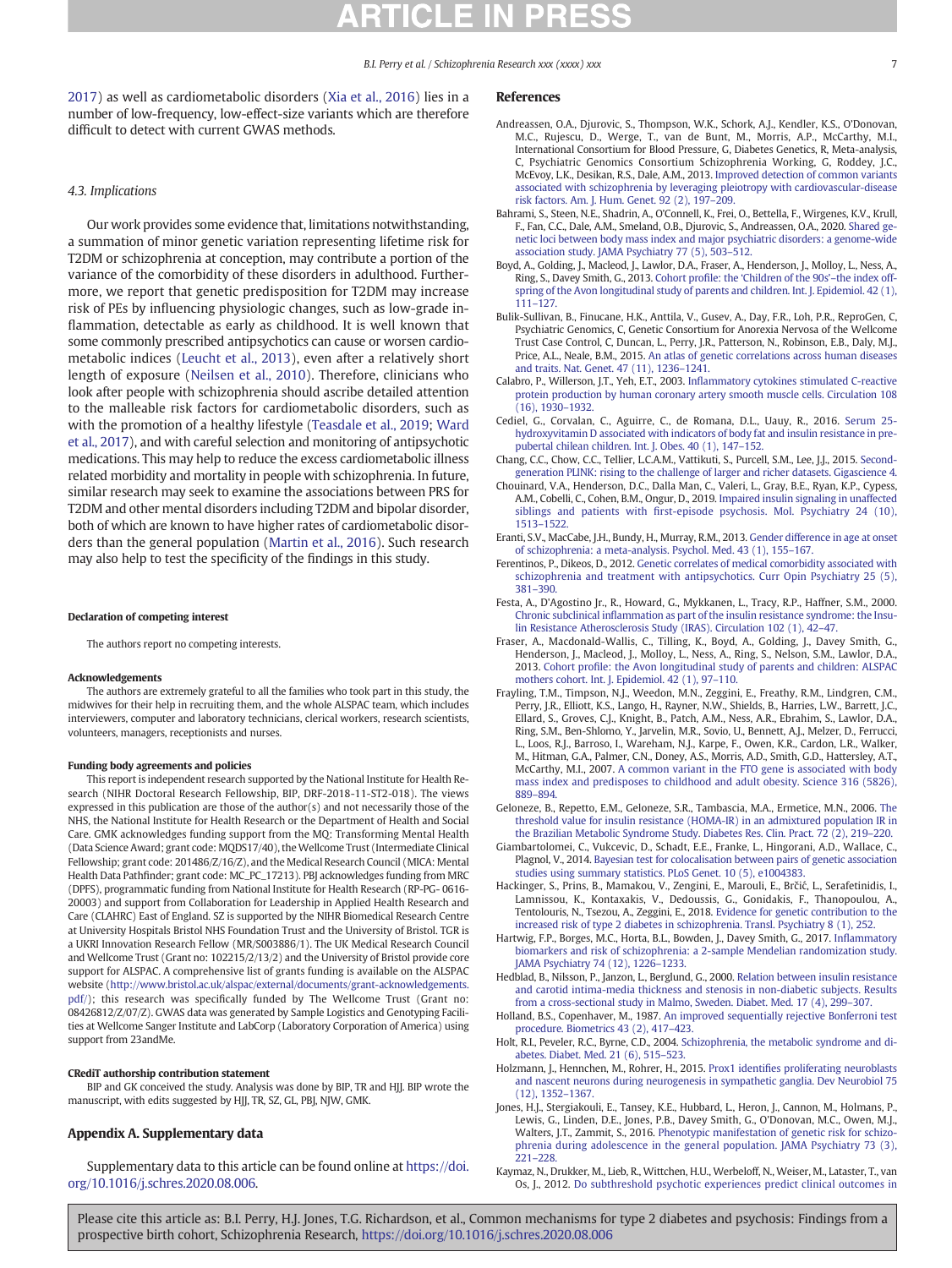[unselected non-help-seeking population-based samples? A systematic review and](http://refhub.elsevier.com/S0920-9964(20)30434-5/rf0115) [meta-analysis, enriched with new results. Psychol. Med. 42 \(11\), 2239](http://refhub.elsevier.com/S0920-9964(20)30434-5/rf0115)–2253.

- Kelleher, I., Keeley, H., Corcoran, P., Lynch, F., Fitzpatrick, C., Devlin, N., Molloy, C., Roddy, S., Clarke, M.C., Harley, M., Arseneault, L., Wasserman, C., Carli, V., Sarchiapone, M., Hoven, C., Wasserman, D., Cannon, M., 2012. [Clinicopathological signi](http://refhub.elsevier.com/S0920-9964(20)30434-5/rf0120)ficance of psy[chotic experiences in non-psychotic young people: evidence from four population](http://refhub.elsevier.com/S0920-9964(20)30434-5/rf0120)[based studies. Br. J. Psychiatry 201 \(1\), 26](http://refhub.elsevier.com/S0920-9964(20)30434-5/rf0120)–32.
- Khandaker, G.M., Pearson, R.M., Zammit, S., Lewis, G., Jones, P.B., 2014. [Association of](http://refhub.elsevier.com/S0920-9964(20)30434-5/rf0125) [serum interleukin 6 and C-reactive protein in childhood with depression and psycho](http://refhub.elsevier.com/S0920-9964(20)30434-5/rf0125)[sis in young adult life: a population-based longitudinal study. JAMA Psychiatry 71](http://refhub.elsevier.com/S0920-9964(20)30434-5/rf0125) [\(10\), 1121](http://refhub.elsevier.com/S0920-9964(20)30434-5/rf0125)–1128.
- Kim, J.H., Bachmann, R.A., Chen, J., 2009. [Interleukin-6 and insulin resistance. Vitam.](http://refhub.elsevier.com/S0920-9964(20)30434-5/rf0130) [Horm. 80, 613](http://refhub.elsevier.com/S0920-9964(20)30434-5/rf0130)–633.
- Lappin, J.M., Wijaya, M., Watkins, A., Morell, R., Teasdale, S., Lederman, O., Rosenbaum, S., Dick, S., Ward, P., Curtis, J., 2018. [Cardio-metabolic risk and its management in a co](http://refhub.elsevier.com/S0920-9964(20)30434-5/rf0135)[hort of clozapine-treated outpatients. Schizophr. Res. 199, 367](http://refhub.elsevier.com/S0920-9964(20)30434-5/rf0135)–373.
- Laws, A., Reaven, G.M., 1992. [Evidence for an independent relationship between insulin](http://refhub.elsevier.com/S0920-9964(20)30434-5/rf0140) [resistance and fasting plasma HDL-cholesterol, triglyceride and insulin concentra](http://refhub.elsevier.com/S0920-9964(20)30434-5/rf0140)[tions. J. Intern. Med. 231 \(1\), 25](http://refhub.elsevier.com/S0920-9964(20)30434-5/rf0140)–30.
- Leucht, S., Cipriani, A., Spineli, L., Mavridis, D., Orey, D., Richter, F., Samara, M., Barbui, C., Engel, R.R., Geddes, J.R., Kissling, W., Stapf, M.P., Lassig, B., Salanti, G., Davis, J.M., 2013. Comparative effi[cacy and tolerability of 15 antipsychotic drugs in schizophre](http://refhub.elsevier.com/S0920-9964(20)30434-5/rf0145)[nia: a multiple-treatments meta-analysis. Lancet 382 \(9896\), 951](http://refhub.elsevier.com/S0920-9964(20)30434-5/rf0145)–962.
- Lin, P.I., Shuldiner, A.R., 2010. [Rethinking the genetic basis for comorbidity of schizophre](http://refhub.elsevier.com/S0920-9964(20)30434-5/rf0150)[nia and type 2 diabetes. Schizophr. Res. 123 \(2](http://refhub.elsevier.com/S0920-9964(20)30434-5/rf0150)–3), 234–243.
- Mahajan, A., Go, M.J., Zhang, W., Below, J.E., Gaulton, K.J., Ferreira, T., Horikoshi, M., Johnson, A.D., Ng, M.C., Prokopenko, I., Saleheen, D., Wang, X., Zeggini, E., Abecasis, G.R., Adair, L.S., Almgren, P., Atalay, M., Aung, T., Baldassarre, D., Balkau, B., Bao, Y., Barnett, A.H., Barroso, I., Basit, A., Been, L.F., Beilby, J., Bell, G.I., Benediktsson, R., Bergman, R.N., Boehm, B.O., Boerwinkle, E., Bonnycastle, L.L., Burtt, N., Cai, Q., Campbell, H., Carey, J., Cauchi, S., Caulfield, M., Chan, J.C., Chang, L.C., Chang, T.J., Chang, Y.C., Charpentier, G., Chen, C.H., Chen, H., Chen, Y.T., Chia, K.S., Chidambaram, M., Chines, P.S., Cho, N.H., Cho, Y.M., Chuang, L.M., Collins, F.S., Cornelis, M.C., Couper, D.J., Crenshaw, A.T., van Dam, R.M., Danesh, J., Das, D., de Faire, U., Dedoussis, G., Deloukas, P., Dimas, A.S., Dina, C., Doney, A.S., Donnelly, P.J., Dorkhan, M., van Duijn, C., Dupuis, J., Edkins, S., Elliott, P., Emilsson, V., Erbel, R., Eriksson, J.G., Escobedo, J., Esko, T., Eury, E., Florez, J.C., Fontanillas, P., Forouhi, N.G., Forsen, T., Fox, C., Fraser, R.M., Frayling, T.M., Froguel, P., Frossard, P., Gao, Y., Gertow, K., Gieger, C., Gigante, B., Grallert, H., Grant, G.B., Grrop, L.C., Groves, C.J., Grundberg, E., Guiducci, C., Hamsten, A., Han, B.G., Hara, K., Hassanali, N., Hattersley, A.T., Hayward, C., Hedman, A.K., Herder, C., Hofman, A., Holmen, O.L., Hovingh, K., Hreidarsson, A.B., Hu, C., Hu, F.B., Hui, J., Humphries, S.E., Hunt, S.E., Hunter, D.J., Hveem, K., Hydrie, Z.I., Ikegami, H., Illig, T., Ingelsson, E., Islam, M., Isomaa, B., Jackson, A.U., Jafar, T., James, A., Jia, W., Jöckel, K.H., Jonsson, A., Jowett, J.B., Kadowaki, T., Kang, H.M., Kanoni, S., Kao, W.H., Kathiresan, S., Kato, N., Katulanda, P., Keinanen-Kiukaanniemi, K.M., Kelly, A.M., Khan, H., Khaw, K.T., Khor, C.C., Kim, H.L., Kim, S., Kim, Y.J., Kinnunen, L., Klopp, N., Kong, A., Korpi-Hyövälti, E., Kowlessur, S., Kraft, P., Kravic, J., Kristensen, M.M., Krithika, S., Kumar, A., Kumate, J., Kuusisto, J., Kwak, S.H., Laakso, M., Lagou, V., Lakka, T.A., Langenberg, C., Langford, C., Lawrence, R., Leander, K., Lee, J.M., Lee, N.R., Li, M., Li, X., Li, Y., Liang, J., Liju, S., Lim, W.Y., Lind, L., Lindgren, C.M., Lindholm, E., Liu, C.T., Liu, J.J., Lobbens, S., Long, J., Loos, R.J., Lu, W., Luan, J., Lyssenko, V., Ma, R.C., Maeda, S., Mägi, R., Männisto, S., Matthews, D.R., Meigs, J.B., Melander, O., Metspalu, A., Meyer, J., Mirza, G., Mihailov, E., Moebus, S., Mohan, V., Mohlke, K.L., Morris, A.D., Mühleisen, T.W., Müller-Nurasyid, M., Musk, B., Nakamura, J., Nakashima, E., Navarro, P., Ng, P.K., Nica, A.C., Nilsson, P.M., Njølstad, I., Nöthen, M.M., Ohnaka, K., Ong, T.H., Owen, K.R., Palmer, C.N., Pankow, J.S., Park, K.S., Parkin, M., Pechlivanis, S., Pedersen, N.L., Peltonen, L., Perry, J.R., Peters, A., Pinidiyapathirage, J.M., Platou, C.G., Potter, S., Price, J.F., Qi, L., Radha, V., Rallidis, L., Rasheed, A., Rathman, W., Rauramaa, R., Raychaudhuri, S., Rayner, N.W., Rees, S.D., Rehnberg, E., Ripatti, S., Robertson, N., Roden, M., Rossin, E.J., Rudan, I., Rybin, D., Saaristo, T.E., Salomaa, V., Saltevo, J., Samuel, M., Sanghera, D.K., Saramies, J., Scott, J., Scott, L.J., Scott, R.A., Segrè, A.V., Sehmi, J., Sennblad, B., Shah, N., Shah, S., Shera, A.S., Shu, X.O., Shuldiner, A.R., Sigurđsson, G., Sijbrands, E., Silveira, A., Sim, X., Sivapalaratnam, S., Small, K.S., So, W.Y., Stančáková, A., Stefansson, K., Steinbach, G., Steinthorsdottir, V., Stirrups, K., Strawbridge, R.J., Stringham, H.M., Sun, Q., Suo, C., Syvänen, A.C., Takayanagi, R., Takeuchi, F., Tay, W.T., Teslovich, T.M., Thorand, B., Thorleifsson, G., Thorsteinsdottir, U., Tikkanen, E., Trakalo, J., Tremoli, E., Trip, M.D., Tsai, F.J., Tuomi, T., Tuomilehto, J., Uitterlinden,<br>A.G., Valladares-Salgado, A., Vedantam, S., Veglia, F., Voight, B.F., Wang, C., Wareham, N.J., Wennauer, R., Wickremasinghe, A.R., Wilsgaard, T., Wilson, J.F., Wiltshire, S., Winckler, W., Wong, T.Y., Wood, A.R., Wu, J.Y., Wu, Y., Yamamoto, K.,<br>Yamauchi, T., Yang, M., Yengo, L., Yokota, M., Young, R., Zabaneh, D., Zhang, F., Zhang, R., Zheng, W., Zimmet, P.Z., Altshuler, D., Bowden, D.W., Cho, Y.S., Cox, N.J., Cruz, M., Hanis, C.L., Kooner, J., Lee, J.Y., Seielstad, M., Teo, Y.Y., Boehnke, M., Parra, E.J., Chambers, J.C., Tai, E.S., McCarthy, M.I., Morris, A.P., Consortium, D.G.R.A.M.-a.D, Consortium, A.G.E.N.T.D.A.-T.D, Consortium, S.A.T.D.S.D, Consortium, M.A.T.D.M.D, Consortium, T.D.G.E.b.N.-g.s.i.m.-E.S.T.D.-G, 2014. [Genome-wide trans-ancestry](http://refhub.elsevier.com/S0920-9964(20)30434-5/rf0155) [meta-analysis provides insight into the genetic architecture of type 2 diabetes sus](http://refhub.elsevier.com/S0920-9964(20)30434-5/rf0155)[ceptibility. Nat. Genet. 46 \(3\), 234](http://refhub.elsevier.com/S0920-9964(20)30434-5/rf0155)–244.
- Manolio, T.A., Collins, F.S., Cox, N.J., Goldstein, D.B., Hindorff, L.A., Hunter, D.J., McCarthy, M.I., Ramos, E.M., Cardon, L.R., Chakravarti, A., Cho, J.H., Guttmacher, A.E., Kong, A., Kruglyak, L., Mardis, E., Rotimi, C.N., Slatkin, M., Valle, D., Whittemore, A.S., Boehnke, M., Clark, A.G., Eichler, E.E., Gibson, G., Haines, J.L., Mackay, T.F., McCarroll, S.A., Visscher, P.M., 2009. [Finding the missing heritability of complex diseases. Nature](http://refhub.elsevier.com/S0920-9964(20)30434-5/rf0160) [461 \(7265\), 747](http://refhub.elsevier.com/S0920-9964(20)30434-5/rf0160)–753.
- Marques-Vidal, P., Mazoyer, E., Bongard, V., Gourdy, P., Ruidavets, J.B., Drouet, L., Ferrieres, J., 2002. [Prevalence of insulin resistance syndrome in southwestern France and its re](http://refhub.elsevier.com/S0920-9964(20)30434-5/rf0165)lationship with infl[ammatory and hemostatic markers. Diabetes Care 25 \(8\),](http://refhub.elsevier.com/S0920-9964(20)30434-5/rf0165) 1371–[1377.](http://refhub.elsevier.com/S0920-9964(20)30434-5/rf0165)
- Martin, B.C., Warram, J.H., Krolewski, A.S., Bergman, R.N., Soeldner, J.S., Kahn, C.R., 1992. [Role of glucose and insulin resistance in development of type 2 diabetes mellitus: re](http://refhub.elsevier.com/S0920-9964(20)30434-5/rf0170)[sults of a 25-year follow-up study. Lancet 340 \(8825\), 925](http://refhub.elsevier.com/S0920-9964(20)30434-5/rf0170)–929.
- Martin, D.J., Ul-Haq, Z., Nicholl, B.I., Cullen, B., Evans, J., Gill, J.M., Roberts, B., Gallacher, J., Mackay, D., McIntosh, A., Hotopf, M., Craddock, N., Deary, I.J., Pell, J.P., Smith, D.J., 2016. [Cardiometabolic disease and features of depression and bipolar disorder:](http://refhub.elsevier.com/S0920-9964(20)30434-5/rf0175) [population-based, cross-sectional study. Br. J. Psychiatry 208 \(4\), 343](http://refhub.elsevier.com/S0920-9964(20)30434-5/rf0175)–351.
- Matthews, D.R., Hosker, J.P., Rudenski, A.S., Naylor, B.A., Treacher, D.F., Turner, R.C., 1985. [Homeostasis model assessment: insulin resistance and beta-cell function from fasting](http://refhub.elsevier.com/S0920-9964(20)30434-5/rf0180) [plasma glucose and insulin concentrations in man. Diabetologia 28 \(7\), 412](http://refhub.elsevier.com/S0920-9964(20)30434-5/rf0180)–419.
- Neilsen, J., Skadhede, S., Correll, C.U., 2010. [Antipsychotics associated with the develop](http://refhub.elsevier.com/S0920-9964(20)30434-5/rf0185)[ment of type 2 diabetes in antipsychotic-naive schizophrenia patients.](http://refhub.elsevier.com/S0920-9964(20)30434-5/rf0185) [Neuropsychopharmacology 35 \(9\), 1997](http://refhub.elsevier.com/S0920-9964(20)30434-5/rf0185)–2004.
- Oldroyd, J., Banerjee, M., Heald, A., Cruickshank, K., 2005. [Diabetes and ethnic minorities.](http://refhub.elsevier.com/S0920-9964(20)30434-5/rf0190) [Postgrad. Med. J. 81 \(958\), 486](http://refhub.elsevier.com/S0920-9964(20)30434-5/rf0190)–490.
- Padmanabhan, J.L., Nanda, P., Tandon, N., Mothi, S.S., Bolo, N., McCarroll, S., Clementz, B.A., Gershon, E.S., Pearlson, G.D., Sweeney, J.A., Tamminga, C.A., Keshavan, M.S., 2016. [Polygenic risk for type 2 diabetes mellitus among individuals with psychosis and](http://refhub.elsevier.com/S0920-9964(20)30434-5/rf0195) [their relatives. J. Psychiatr. Res. 77, 52](http://refhub.elsevier.com/S0920-9964(20)30434-5/rf0195)–58.
- Perry, B.I., McIntosh, G., Weich, S., Singh, S., Rees, K., 2016. [The association between](http://refhub.elsevier.com/S0920-9964(20)30434-5/rf0200) first[episode psychosis and abnormal glycaemic control: systematic review and meta](http://refhub.elsevier.com/S0920-9964(20)30434-5/rf0200)[analysis. Lancet Psychiatry 3 \(11\), 1049](http://refhub.elsevier.com/S0920-9964(20)30434-5/rf0200)–1058.
- Perry, B.I., Upthegrove, R., Thompson, A., Marwaha, S., Zammit, S., Singh, S.P., Khandaker, G., 2018. [Dysglycaemia. Findings From the UK ALSPAC Birth Cohort. Schizophr Bull,](http://refhub.elsevier.com/S0920-9964(20)30434-5/rf0205) Infl[ammation and Psychosis](http://refhub.elsevier.com/S0920-9964(20)30434-5/rf0205).
- Pillinger, T., Beck, K., Gobjila, C., Donocik, J.G., Jauhar, S., Howes, O.D., 2017. [Impaired glu](http://refhub.elsevier.com/S0920-9964(20)30434-5/rf0210)cose homeostasis in fi[rst-episode schizophrenia: a systematic review and meta-](http://refhub.elsevier.com/S0920-9964(20)30434-5/rf0210)[analysis. JAMA Psychiatry 74 \(3\), 261](http://refhub.elsevier.com/S0920-9964(20)30434-5/rf0210)–269.
- Poulton, R., Caspi, A., Moffitt, T.E., Cannon, M., Murray, R., Harrington, H., 2000. [Children](http://refhub.elsevier.com/S0920-9964(20)30434-5/rf0215)'s [self-reported psychotic symptoms and adult schizophreniform disorder: a 15-year](http://refhub.elsevier.com/S0920-9964(20)30434-5/rf0215) [longitudinal study. Arch. Gen. Psychiatry 57 \(11\), 1053](http://refhub.elsevier.com/S0920-9964(20)30434-5/rf0215)–1058.
- Pradhan, A.D., Manson, J.E., Rifai, N., Buring, J.E., Ridker, P.M., 2001. [C-reactive protein, in](http://refhub.elsevier.com/S0920-9964(20)30434-5/rf0220)[terleukin 6, and risk of developing type 2 diabetes mellitus. JAMA 286 \(3\), 327](http://refhub.elsevier.com/S0920-9964(20)30434-5/rf0220)–334.
- Price, A.L., Patterson, N.J., Plenge, R.M., Weinblatt, M.E., Shadick, N.A., Reich, D., 2006. [Prin](http://refhub.elsevier.com/S0920-9964(20)30434-5/rf0225)[cipal components analysis corrects for strati](http://refhub.elsevier.com/S0920-9964(20)30434-5/rf0225)fication in genome-wide association [studies. Nat. Genet. 38 \(8\), 904](http://refhub.elsevier.com/S0920-9964(20)30434-5/rf0225)–909.
- Purcell, S., Neale, B., Todd-Brown, K., Thomas, L., Ferreira, M.A., Bender, D., Maller, J., Sklar, P., de Bakker, P.I., Daly, M.J., Sham, P.C., 2007. [PLINK: a tool set for whole-genome as](http://refhub.elsevier.com/S0920-9964(20)30434-5/rf0230)[sociation and population-based linkage analyses. Am. J. Hum. Genet. 81, 559](http://refhub.elsevier.com/S0920-9964(20)30434-5/rf0230)–575.
- Purcell, S.M., Wray, N.R., Stone, J.L., Visscher, P.M., O'Donovan, M.C., Sullivan, P.F., Sklar, P., International Schizophrenia Consortium, 2009. [Common polygenic variation contrib](http://refhub.elsevier.com/S0920-9964(20)30434-5/rf0235)[utes to risk of schizophrenia and bipolar disorder. Nature 460, 748](http://refhub.elsevier.com/S0920-9964(20)30434-5/rf0235)–752.
- R Core Team, 2017. [R: A Language and Environment for Statistical Computing, Vienna,](http://refhub.elsevier.com/S0920-9964(20)30434-5/rf0240) [Austria.](http://refhub.elsevier.com/S0920-9964(20)30434-5/rf0240)
- Rajkumar, A.P., Horsdal, H.T., Wimberley, T., Cohen, D., Mors, O., Borglum, A.D., Gasse, C., 2017. [Endogenous and antipsychotic-related risks for diabetes mellitus in Young peo](http://refhub.elsevier.com/S0920-9964(20)30434-5/rf0245)[ple with schizophrenia: a Danish population-based cohort study. Am. J. Psychiatry](http://refhub.elsevier.com/S0920-9964(20)30434-5/rf0245) [174 \(7\), 686](http://refhub.elsevier.com/S0920-9964(20)30434-5/rf0245)–694.
- Reinikainen, J., Laatikainen, T., Karvanen, J., Tolonen, H., 2015. [Lifetime cumulative risk](http://refhub.elsevier.com/S0920-9964(20)30434-5/rf0250) [factors predict cardiovascular disease mortality in a 50-year follow-up study in](http://refhub.elsevier.com/S0920-9964(20)30434-5/rf0250) [Finland. Int. J. Epidemiol. 44 \(1\), 108](http://refhub.elsevier.com/S0920-9964(20)30434-5/rf0250)–116.
- Schizophrenia Working Group of the Psychiatric Genomics Consortium, 2014. [Biological](http://refhub.elsevier.com/S0920-9964(20)30434-5/rf0255) [insights from 108 schizophrenia-associated genetic loci. Nature 511, 421](http://refhub.elsevier.com/S0920-9964(20)30434-5/rf0255)–427.
- Shi, H., Mancuso, N., Spendlove, S., Pasaniuc, B., 2017. [Local genetic correlation gives in](http://refhub.elsevier.com/S0920-9964(20)30434-5/rf0260)[sights into the shared genetic architecture of complex traits. Am. J. Hum. Genet.](http://refhub.elsevier.com/S0920-9964(20)30434-5/rf0260) [101 \(5\), 737](http://refhub.elsevier.com/S0920-9964(20)30434-5/rf0260)–751.
- Slopen, N., Kubzansky, L.D., McLaughlin, K.A., Koenen, K.C., 2013. [Childhood adversity and](http://refhub.elsevier.com/S0920-9964(20)30434-5/rf0265) infl[ammatory processes in youth: a prospective study. Psychoneuroendocrinology 38](http://refhub.elsevier.com/S0920-9964(20)30434-5/rf0265) [\(2\), 188](http://refhub.elsevier.com/S0920-9964(20)30434-5/rf0265)–200.
- Stringer, S., Kahn, R.S., de Witte, L.D., Ophoff, R.A., Derks, E.M., 2014. [Genetic liability for](http://refhub.elsevier.com/S0920-9964(20)30434-5/rf0270) [schizophrenia predicts risk of immune disorders. Schizophr. Res. 159 \(2](http://refhub.elsevier.com/S0920-9964(20)30434-5/rf0270)–3), 347–352.
- Sullivan, S.A., Kounali, D., Cannon, M., David, A.S., Fletcher, P.C., Holmans, P., Jones, H., Jones, P.B., Linden, D.E.J., Lewis, G., Owen, M.J., O'Donovan, M., Rammos, A., Thompson, A., Wolke, D., Heron, J., Zammit, S., 2020. [A population-based cohort](http://refhub.elsevier.com/S0920-9964(20)30434-5/rf0275) [study examining the incidence and impact of psychotic experiences from childhood](http://refhub.elsevier.com/S0920-9964(20)30434-5/rf0275) [to adulthood, and prediction of psychotic disorder. Am. J. Psychiatry 177 \(4\),](http://refhub.elsevier.com/S0920-9964(20)30434-5/rf0275) 308–[317 appiajp201919060654](http://refhub.elsevier.com/S0920-9964(20)30434-5/rf0275).
- Teasdale, S.B., Curtis, J., Ward, P.B., Watkins, A., Lederman, O., Rosenbaum, S., Kalucy, M., Lappin, J., Samaras, K., 2019. [The effectiveness of the keeping the body in mind](http://refhub.elsevier.com/S0920-9964(20)30434-5/rf0280) [Xtend pilot lifestyle program on dietary intake in](http://refhub.elsevier.com/S0920-9964(20)30434-5/rf0280) first-episode psychosis: two-year [outcomes. Obes. Res. Clin. Pract. 13 \(2\), 214](http://refhub.elsevier.com/S0920-9964(20)30434-5/rf0280)–216.
- Tomasik, J., Lago, S.G., Vazquez-Bourgon, J., Papiol, S., Suarez-Pinilla, P., Crespo-Facorro, B., Bahn, S., 2019. [Association of insulin resistance with schizophrenia polygenic risk](http://refhub.elsevier.com/S0920-9964(20)30434-5/rf0285) [score and response to antipsychotic treatment. JAMA Psychiatry 76 \(8\), 864](http://refhub.elsevier.com/S0920-9964(20)30434-5/rf0285)-867.
- Tylee, D.S., Sun, J., Hess, J.L., Tahir, M.A., Sharma, E., Malik, R., Worrall, B.B., Levine, A.J., Martinson, J.J., Nejentsev, S., Speed, D., Fischer, A., Mick, E., Walker, B.R., Crawford, A., Grant, S.F.A., Polychronakos, C., Bradfield, J.P., Sleiman, P.M.A., Hakonarson, H., Ellinghaus, E., Elder, J.T., Tsoi, L.C., Trembath, R.C., Barker, J.N., Franke, A., Dehghan, A., Me Research, T, Inflammation Working Group of the, C.C, Consortium, M.C.o.t.I.S. G, Netherlands Twin, R, neuro, C.W.G, Obsessive, C., Tourette Syndrome Working Group of the Psychiatric Genomics, C, Faraone, S.V., Glatt, S.J., 2018. [Genetic](http://refhub.elsevier.com/S0920-9964(20)30434-5/rf0290)

<span id="page-7-0"></span>